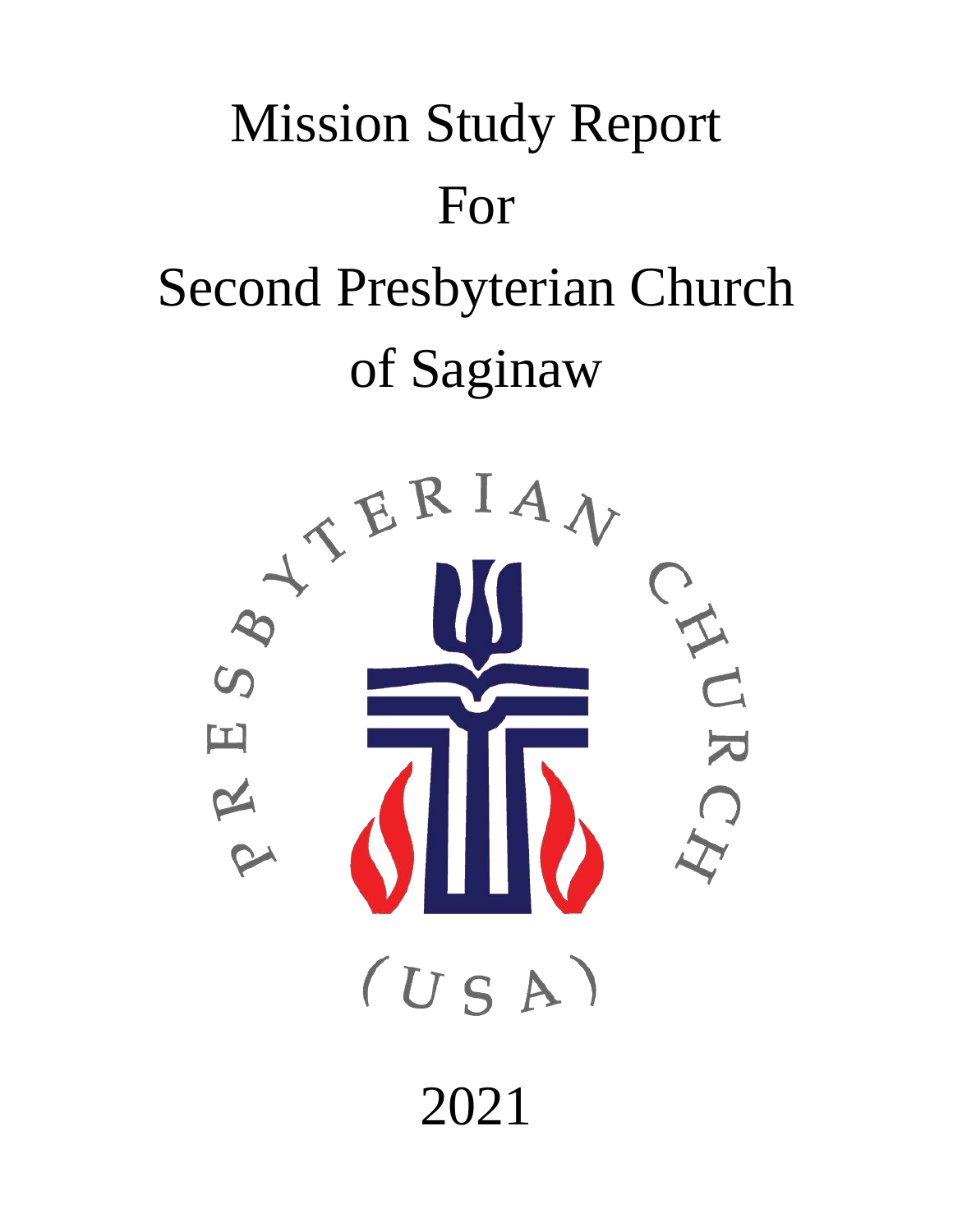## **Second Presbyterian Church of Saginaw, Michigan Mission Study Report**

## **Introduction**

The Mission Study Team conducted a church-wide study to provide a review and a report of Second Presbyterian Church, Saginaw, Michigan. This document is part of the discernment process to call an installed pastor and for the future candidate to envision how their skills can be best used to bring the congregation's vision to life.

The results of the survey along with the data from "Research Strategies for Congregation", Presbyterian Church (USA), a series of focus group meetings, and demographic information from the US Census were used to compile the following Mission Study.

The Survey provided the following data on:

- Pastoral Need
- Spiritual formation
- Goal of the Church
- Church life participation (Mission)
- Household information
- Youth Activities
- Desire of New Pastor
- Issues of the church
- Strengths and weaknesses

## **Vision Statement**

*Seeking and serving Christ, we are a place for growing Christians.*

Our vision is brought to life through our Statement of Faith, outlined below.

## **Statement of Faith**

The members of Second Presbyterian Church, Saginaw, Michigan, make the following statements of faith:

- We believe in God, the Creator and Sustainer of our lives; in Jesus Christ, God's Son and our Savior; and in the Holy Spirit, God present in our daily lives.
- We believe in a personal, Bible-centered, spiritual life for inspiration and guidance.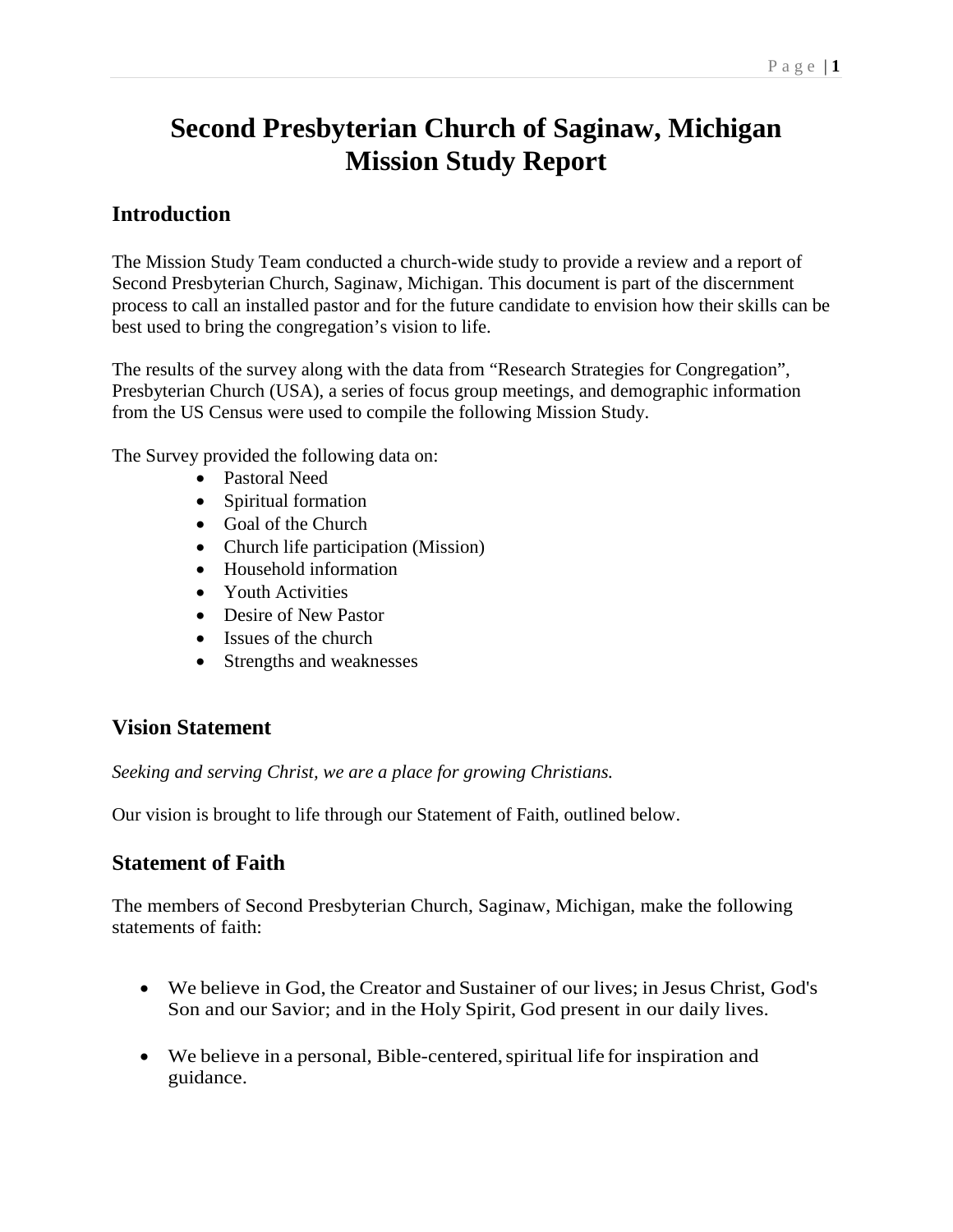- We believe in life after death, as promised and as demonstrated by the death and resurrection of our Lord, JesusChrist
- We believe the worship services of the church are to be Scripture-based and should relate the Gospel to our changing needs and to the needs of the community and the world.
- We believe in the importance of Christian fellowship and Christian education to nurture and strengthen our faith.
- We recognize our responsibility to support our fellow Christians through prayer.
- We recognize our individual Christian responsibility to society by giving our resources to support missions and our time and talent to serve humanity.
- We recognize one another's uniqueness as brothers and sisters in Christ and we believe a healthy tolerance for differing opinions is found within the church. We believe problems within the church can be solved by mutual effort.
- We recognize God's Grace and presence in our lives; prayerfully attempt to apply our Christian beliefs as the basis for our whole approach to daily living; and work to increase our witness to that Grace.

## **Identity, Vocation, and Partnership of the Church**

#### **Age Demographics of Survey Respondents**

In December 2020, the Mission Study Committee of Second Presbyterian Church of Saginaw, MI, sent a State of the Church and Community Survey to all members of the church, via e-mail and postal service. Sixty-three of these surveys were returned. The responding households represented between 1/3 and ½ of the church membership. The vast majority of the represented respondents were aged 66 and up.

#### **Church Demographics**

In order to provide a snapshot of our church demographics and changes over the past five years, the Mission Study committee created a chart (Figure 1), that can be found at the end of this document. In looking at that, it is clear that the average attendance has decreased, but not significantly. While several mainline churches in Saginaw and surrounding counties have closed or combined with other churches, it is a hopeful sign that we continue to gain new members every year. The congregation is hopeful that if we are able to activate the members we already have, we will continue to enjoy a vibrant church life and attract new members.

Figure 1 can also provide you with a statistical breakdown in terms of age and ethnicity. Of those 289 members, close to 100 are over 70; therefore, the decrease in attendance/membership we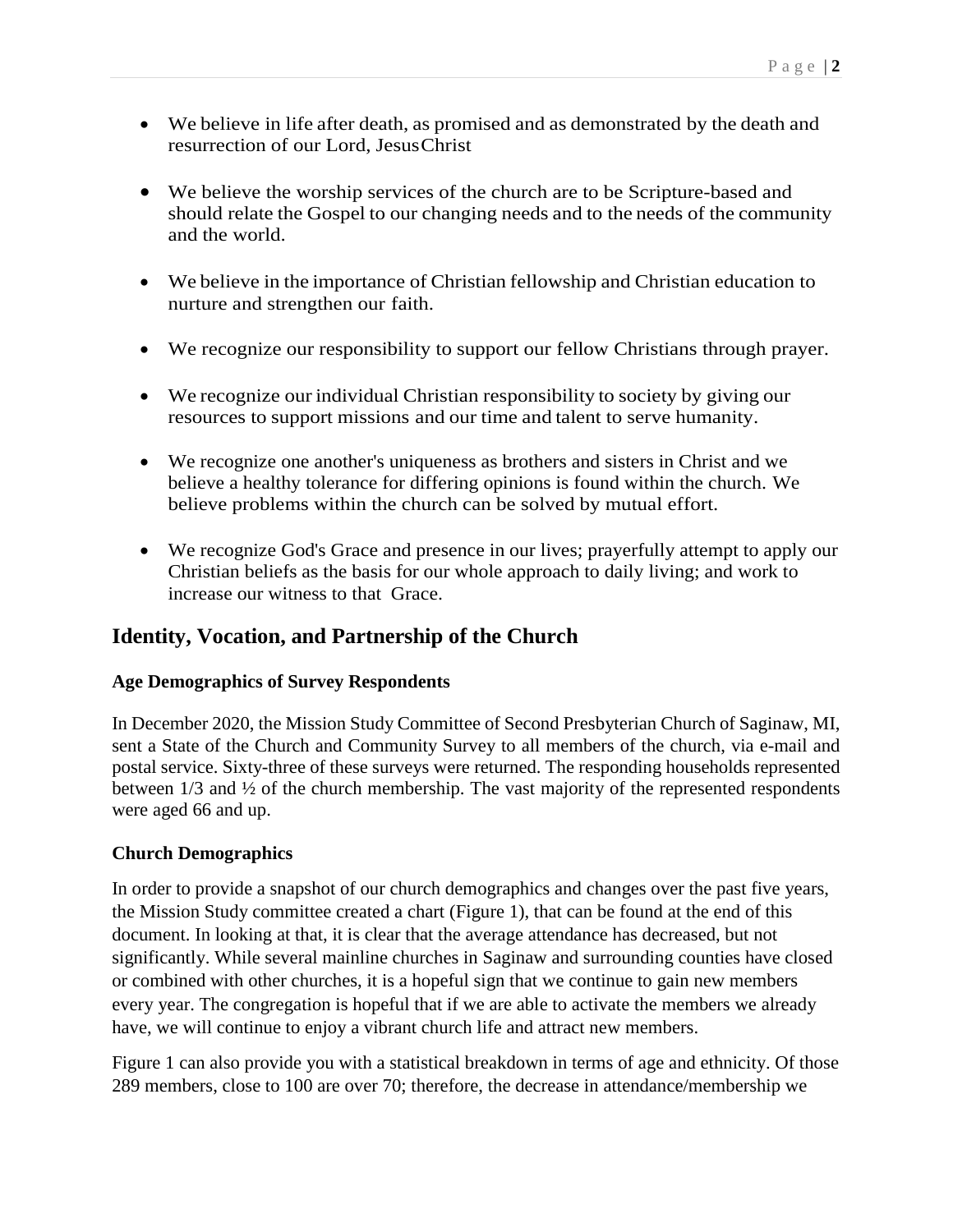have witnessed is attributed to the aging out of older members without enough new members to balance this. We believe it would not take excessive growth to balance this trend.

#### **Church History**

In January 2014, Second Presbyterian Church celebrated its Sesquicentennial Anniversary with an historical presentation, timeline exhibit, and celebratory brunch. The enthusiasm with which this milestone was met is truly indicative of the appreciation congregation members have of their long history of hard work, perseverance, and dedication to work of the Lord.

Second Presbyterian Church began on January 24, 1864, near the close of the Civil War. On this day, seventeen people met at the western edge of Saginaw City, in what was then rural farmland. These individuals discussed organizing a church closer to their own home; they created First Presbyterian Church of Saginaw Township on February  $7<sup>th</sup>$ . The name of the church would change to Second Presbyterian Church of Saginaw in 1894, because three churches in the area claimed "First" as part of the name.

Early on, the church suffered many trials and financial hardships. This not only made supporting a full-time pastor difficult but kept the members from securing a building. The church held its services in nearby schools for the first twenty years. Finally, in 1883 the congregation realized its dream of a building. The new sanctuary stood at the present site of Second Presbyterian Church.

A building did not solve all of the young church's problems, however. Young adults tended to leave the country, for the work and excitement of the city, and the area in which the church was located was sparsely settled and lacked proper roads. Furthermore, supply ministers were not always available and some of those who served did so for multiple churches. The final blow seemed to be World War I, though, which further reduced attendance. The congregation voted to suspend worship services in 1917 and, two years later, they closed the Sunday School. For sixteen years, the doors of Second Presbyterian Church remained shuttered. Then, in 1935, a group of neighbors and a handful of the original members decided to reopen the church. Their first service was Easter Sunday of that year and more than 50 people attended. This would begin a period of growth and prosperity that would bring the church into the twenty-first century.

Roughly a decade later, the church would receive its first full-time minister. The Reverend Warren Shelly preached his first sermon at the church in 1946 and was installed in 1949. This growth necessitated an addition, the cornerstone of which was laid in October of 1948. It included a new, larger sanctuary (today known as Shelly Hall in honor of Reverend Warren Shelly), Sunday School space, kitchen, and dining room. Church members once again rolled up their sleeves and completed a bulk of the work themselves.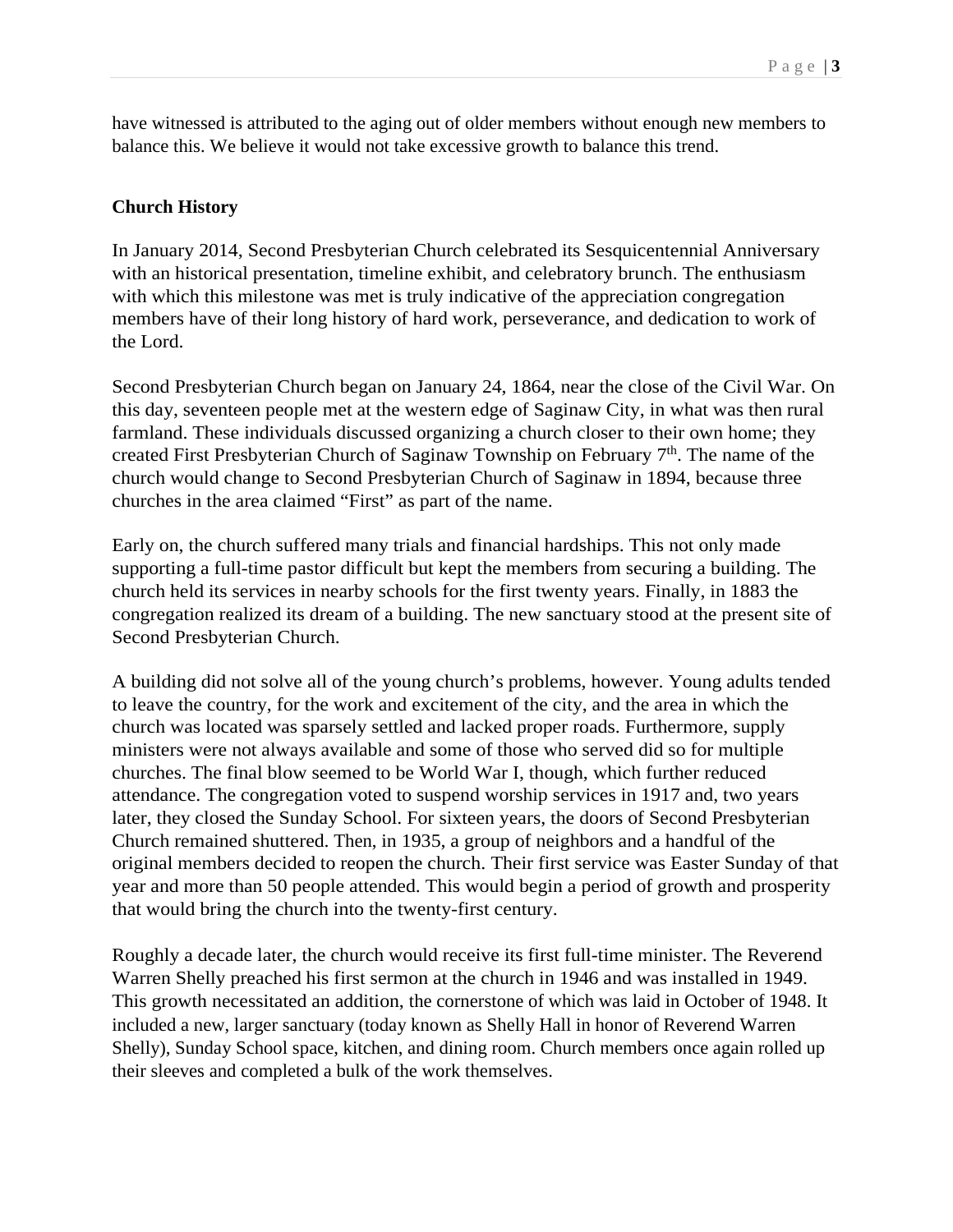After the death of Reverend Shelly in 1956, Reverend Robert Lakey became the church's second, full-time pastor in January, 1957. Under his leadership, the church continued to grow and so did the building. In 1963, a new construction project began and resulted in the present sanctuary, a new church office, and a pastor's study. It also possessed a larger kitchen. In 1976, Westminster Hall was added which served as a fellowship hall and dining room or could be used as classroom space. Lakey has been remembered for his dynamic worship services (including his use of puppets during ministry), youth drama conferences, and a strong visitation program.

As the city of Saginaw expanded throughout this time, the area of Second Presbyterian Church changed from rural to suburban. This proved fortunate for the church as membership and activities grew along with the city. Thus, it became necessary to hire additional pastoral staff. They include:

Stephan Weinberger 1976 – 1979 Steven Thayer 1980 – 1983 Patrick McMahon 1983 – 1987 LaVerne Davenport 1992 – 1995 Jeff Bursch 1996 – 1999 Asa Compton 1987 – 2003

After the retirement of Reverend Robert Lakey in April, 1992, the congregation called the Reverend James Neumann and he served until his retirement in 2020. During the two decades Pastor Neumann served, the church increased its mission in the Saginaw community and abroad. The Presbyterian Youth Group (PYG) began attending annual REACH work camps, the Missions Committee began working with SERRV to promote fair trade goods and increase mission funds, and they initiated a monthly mission focus, known as Second-Mile Giving. Additionally, the music program grew, adding a bell choir, and increasing opportunities for other talented musicians in the congregation to aid in leading worship. Along with this added activity, additional building projects added a new office, library, and Sunday School rooms, as well as a larger narthex for activities.

As we work towards our 175<sup>th</sup> anniversary, the members of Second Presbyterian Church feel hopeful and excited about the possibilities that lay before them. Since its early days, the congregation has worked hard to support its church and hasn't shied away from trying new things. From missionary partners, to work with local Boy Scouts; from fish fries to bell choirs, we hope the founding members of Second Presbyterian and, then, those who worked to reopen it in the 1930s would be proud of all the things church members have achieved in the name of our Lord.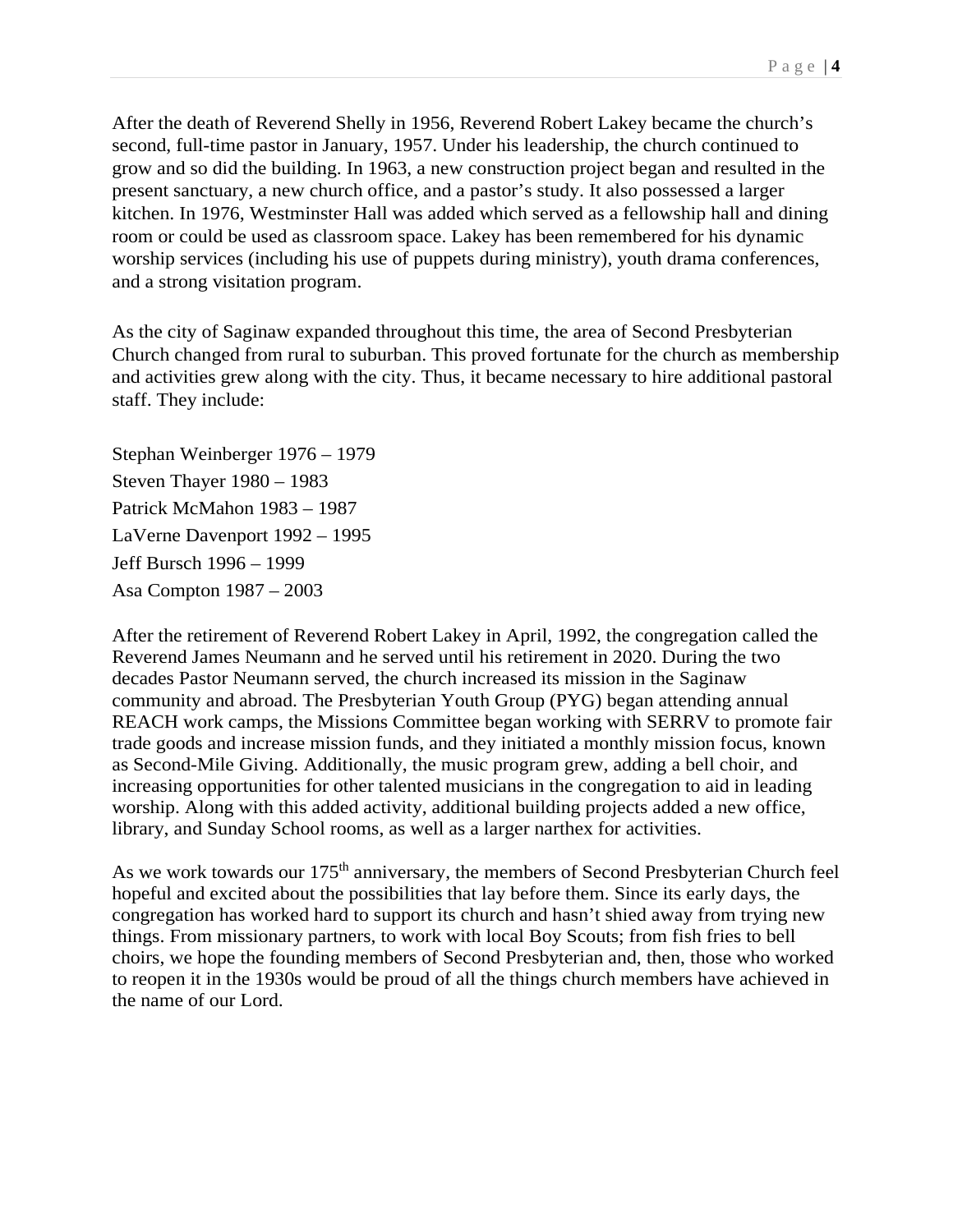## **Purpose, Overall Mission, and Overall Goals for the Congregation**

#### *Seeking and Serving Christ, We are a Place for Growing Christians*

Our vision calls us to *seek* Christ through worship and education, and it challenges us to find ways to *serve* Christ in the church, our families, our community, and throughout the world.

It calls us to strive to be a place where we can grow in faith. To that end we are to be a place for growing Christians – growing people into being Christians; and we are to be a place for growing Christians – helping Christians to grow through a deepening of their faith.

Second Presbyterian Church takes a four-fold approach to this goal. We desire a Pastor who nurtures our spiritual growth; we hope that a vibrant Christian Education program will teach us the Word of God and how we can model that out in our lives; we strive to support a Music Program that inspires our worship experience; and finally, we work to foster Fellowship between congregation members, providing a Christian community to all who worship with us.

The congregation of the Second Presbyterian Church, a part of the Presbyterian Church (U.S.A.), which is part of the Christ's Church around the world, considers itself part of God's mission and wants to:

- Have a pastoral staff with a strong preaching and teaching ministry that will make God and Jesus Christ central to our life, worship and service.
- Develop and nurture a team approach to leadership between ordained staff and lay leadership in all programs of the church.
- Challenge every member to become familiar with church programs, apply their own particular talents, and actively engage in the life of the church.
- Emphasize pastoral care, counseling, and training of members to help others cope with life's problems.
- Expand the development of small groups for study, fellowship, and support.
- Recognize the importance of our young adult members as keys to our future by developing programs which meet their needs.
- Continue to expand programs for children and youth within the Christian Education Programs and in fellowship activities.
- Draw people to Jesus Christ by establishing a plan for increasing church membership.
- Develop a process that enables new members to become church leaders.
- Strengthen programs and involvement to support older members and persons with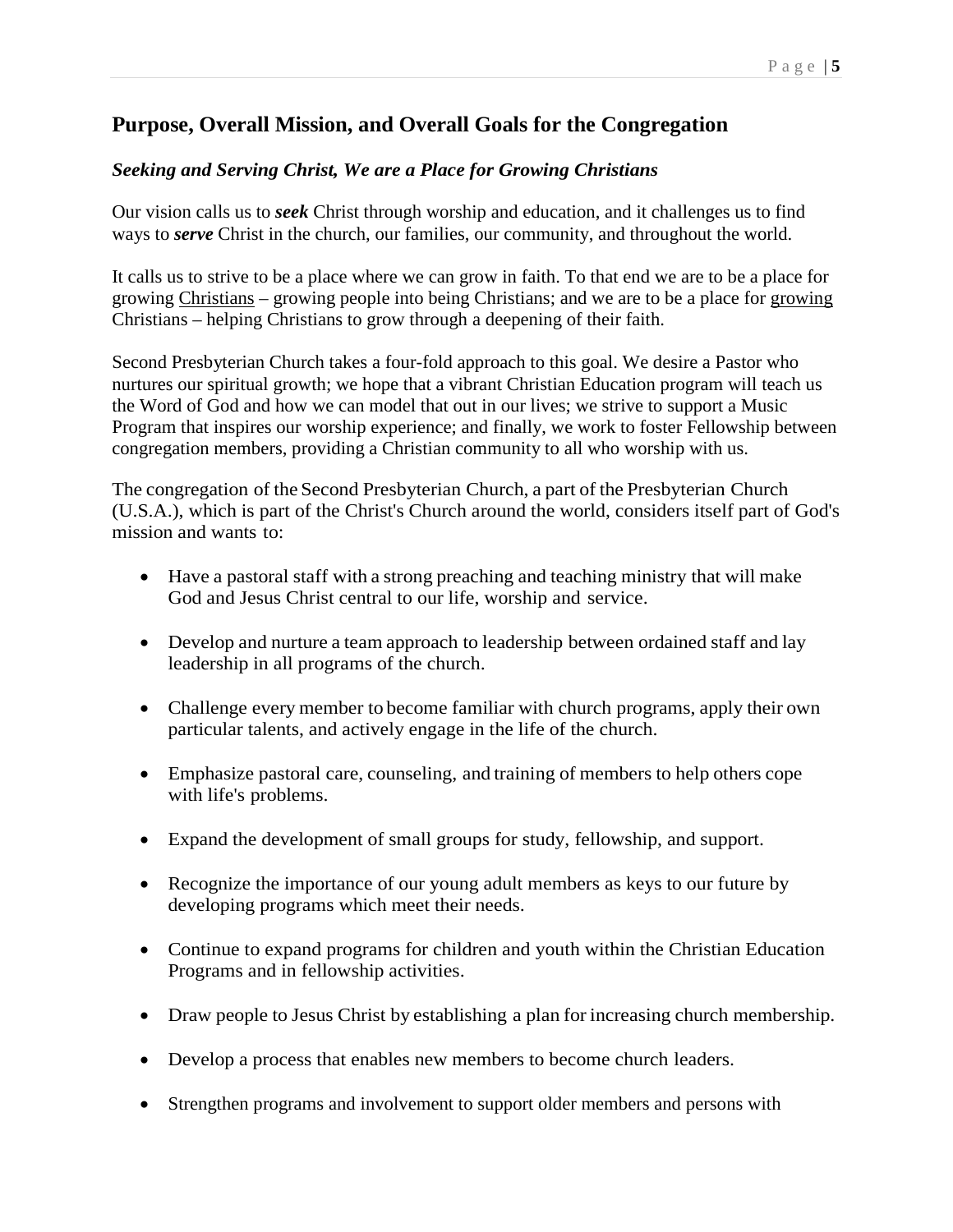disabilities.

- Provide opportunities for the congregation to learn of their shared responsibility of church financial stewardship.
- Relate the gospel to current social issues and community problems to provide specific opportunities for church member involvement.
- Sustain a strong music program.
- Continue support for world missions.
- Provide opportunities to share our faith with other churches, learning and working together.

## **Our Church**

#### **Church Financials**

Figure II outlines specifics about the budget of Second Presbyterian Church, but there are a number of things worth noting. First, in the last five years, there has been no significant change in expenses of the church. It has remained between \$290,00 and \$300,000 since 2015. Our income, though, has decreased. Our total income in 2015 was roughly \$300,500 and in 2019 it was \$275,684. This can largely be explained by the decrease in pledges received by the church. The number has decreased from 108 to 75 since 2015 and the amount (both pledged and actual received) has decreased by about \$22,000. A decrease in pledges clearly followed a decrease in church attendance. It is also worth noting that the congregation gave more than they pledged every year. This, coupled with underspending has allowed Second Presbyterian Church to balance the budget at the end of the year. The church does not have any outstanding debt.

#### **How We Worship**

As all churches have, Second Presbyterian Church has been forced to retool its worship service due to COVID safety precautions. The church Session voted to cancel indoor, in-person worship in March, 2020. Representatives from Second Presbyterian Church and the minister and organist from Countryside Trinity Church joined the minister and music director of First Presbyterian Church, to offer virtual worship service for the three congregations. This continued through the spring and, in June, congregations began offering their own, evening, outdoor worship services. The combined livestream offerings ended at the end of July and, starting in August, Second Presbyterian Church began offering an outdoor service on Sunday mornings. The service included a limited choir, liturgists from the congregation, a children's sermon, and sermon from the interim minister, who began in June.

In June, Second Presbyterian Church invested in the equipment necessary to livestream worship services and offer the service via a radio transmitter for those without internet access. Second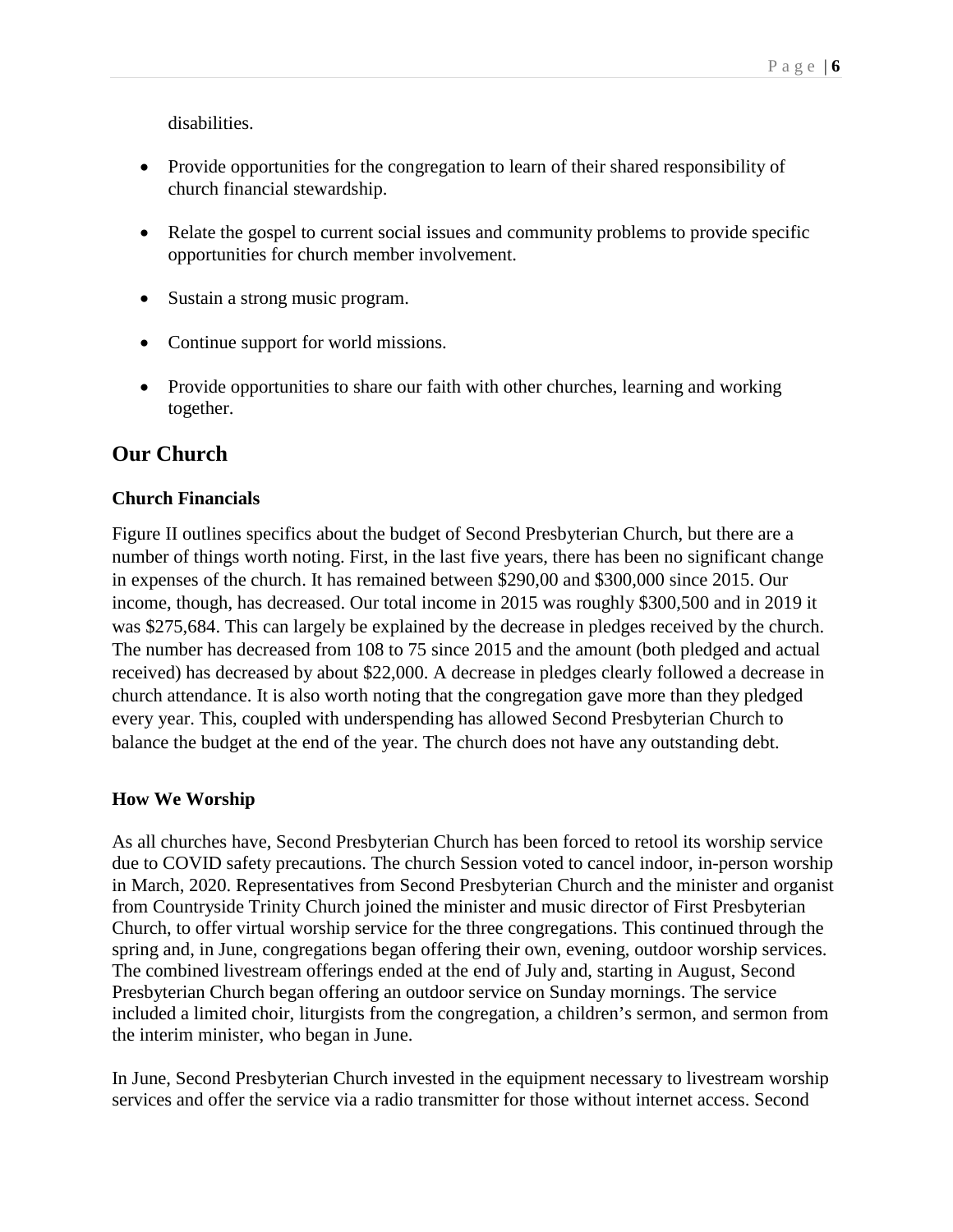Presbyterian Church followed this model until the fall weather made it difficult to continue outdoor worship. By that point, a committee of the Session, appointed to plan a return to indoor worship, put that plan into action. This continued until the COVID numbers began increasing and, at the end of November, 2020, the Session voted to suspend in-person worship. The church continued to livestream a service that still included musical offerings, a children's sermon, and a sermon from the current interim minister. At present, Second Presbyterian Church has returned to indoor worship, following proper COVID safety precautions.

Prior to the COVID pandemic, Second Presbyterian Church held a single worship service at 9:30 am, which could best be described as traditional, closely following the Book of Order. Prior to the start of worship, a friendly air of greeting filled the halls and sanctuary. After further greeting, welcomed by the minister, and announcements, worship proceeded as follows:

- Prelude
- Call to Worship and Prayer of Confession
- Children's sermon, led by the minister, lay person, or Christian Education Director, followed by dismissal to Sunday School or Youth Group
- Scripture Readings: American Bible Society "Good News Bible"
- Sermon
- The morning prayer and Lord's Prayer
- Benediction worshipers sings benedictory response (usually a verse of a familiar hymn) Used to be always the same, now changes by season
- The Pastor greets attendees when they leave the Sanctuary, alternating doors at which they stand
- Church attendees meet after worship for Coffee Hour (coffee, juice, donuts, and animal crackers offered) in the gathering area just outside the Sanctuary

**Style:** The style of our worship is flexible, relaxed, and friendly:

**Creed**: We regularly recite the Apostle' Creed or various other affirmation of faith

**Offering:** The organ or piano is played, a choir sings an anthem, the bell choir rings, or special music provided.

**Music:** Music is an important part of our worship. Many members contribute to the success of the music program including the Chancel Choir (typically 12 members), Bell Choir (typically 12 – 15 members), and the Strummers and Pluckers (typically 6 members). Various other musicians share their talents during worship, as well. This includes vocalist ensembles, as well as musicians playing the trumpet, cello, clarinet, violin, harp, etc.

**Holy Communion:** Communion is observed 8-9 times per year based on the liturgical calendar. Generally, communion is served in pews, intinction is used on occasion. Past and Present Session Elders sign up to serve communion. Homebound communion is served by Elders or former Deacons after the worship service.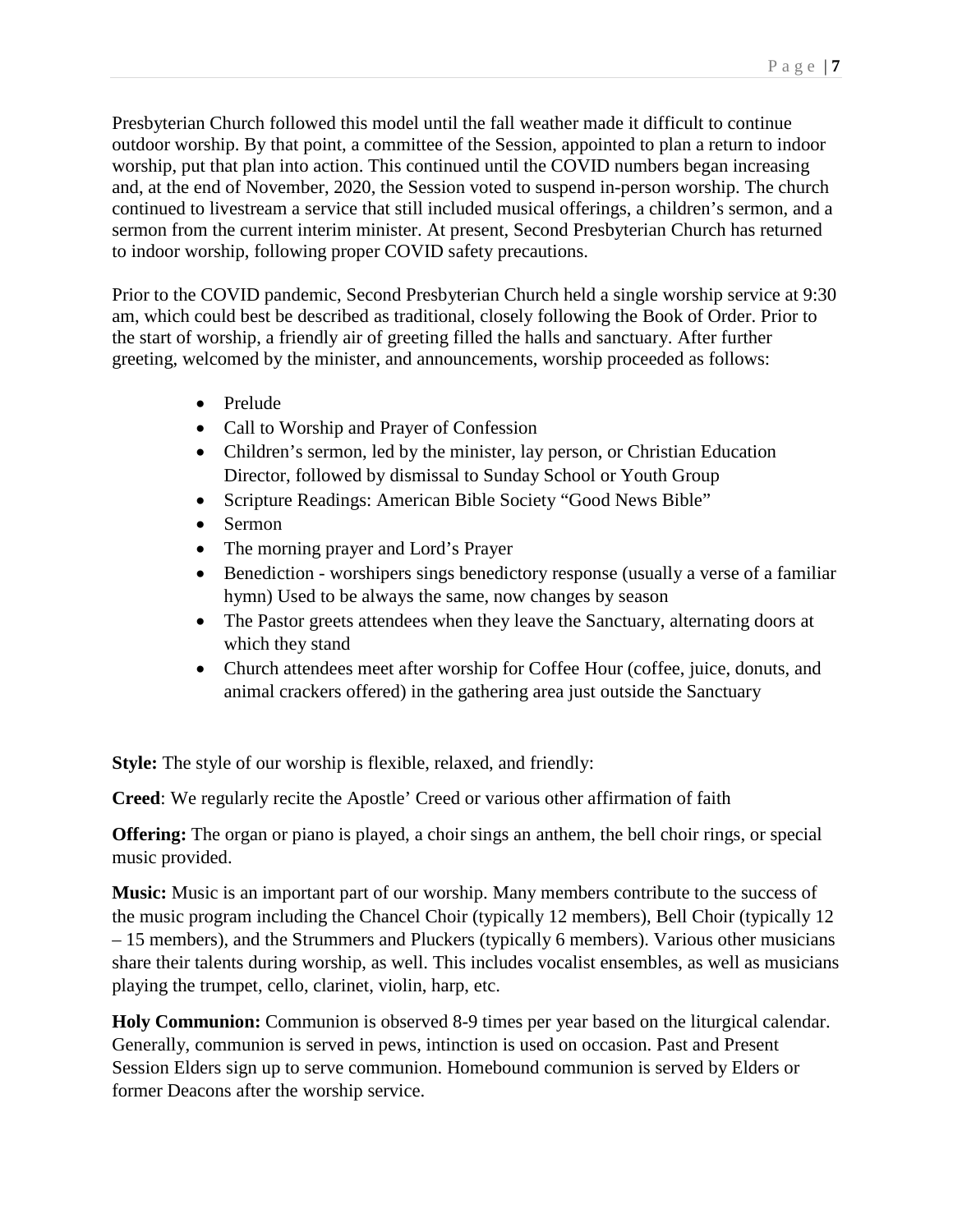**Special Worship:** Through the year, special worship events take place. An Easter drama is presented, usually around Palm Sunday. A Christmas drama is performed, by people of all ages, several weeks before Christmas. A Taizé service is held on Ash Wednesday and a few other occasions. A Service of Tenebrae is held for Maundy Thursday; the church participates in an Ecumenical Good Friday worship service. Our youth also lead worship twice each year, generally for a Youth Sunday in the spring and following their mission trip in the summer. On Christmas Eve two services are offered. The earlier tended to have more children in attendance and, therefore, was more geared toward them. The later service is more reserved. Finally Boy Scouts conduct a Sunday worship service every fall. The Boy Scout Troop is sponsored and supported by our Presbyterian Men.

The Good News Bible and The Presbyterian Hymnal are used during worship. Hymns sung are typically from the hymnal, with occasional praise music, or hymns from other sources. Over the years new hymns have been introduced during worship.

**Sunday School:** After the Children's Sermon, Sunday School is offered for children ages 4 years old through 5th grade. There is an established and consistent curriculum. Attendance varies from 0-12 children. The Presbyterian Youth Group (PYG), which has three active advisors, also meets during this time. PYG participation is between 8 and 12 youth.

**Liturgists:** Members volunteer to be liturgist and participates in the leadership of the worship.

**Coffee Hour:** There is a social time where coffee and donuts are served after worship and before Sunday School. This provides an opportunity for fellowship.

#### **Session**

The Session is very well organized into three classes of elders. Each class contains five elders. Each elder from each class serves on one specified committee, which means a new elder is on each committee each year, for a total of 15 elders. Committees meet on the second Tuesday of each month, or a different date if selected by the committee. The Session meets on the fourth Tuesday of each month, except during June and July. Each class of elders serves 3 years. Elders are committee chairs during their third year of service. Elders may serve two consecutive terms before rotating off the Session. Session meetings are efficient and amicable. The Clerk of Session is long standing and very well respected. Communication of minutes and actions are streamlined. The church does not have trustees or deacons. All financial and congregational care is assumed by the Session.

Session committees are:

- Finance, Budget, Endowment, Memorial Responsible for all financial aspects of the church. The finance committee chair serves as President of the church corporation with the session as trustees.
- Stewardship and Mission Responsible for mission interpretation and for allocating our mission budgets to various supported missions. They also organize monthly second-mile giving, which asks the congregation for donations of various goods to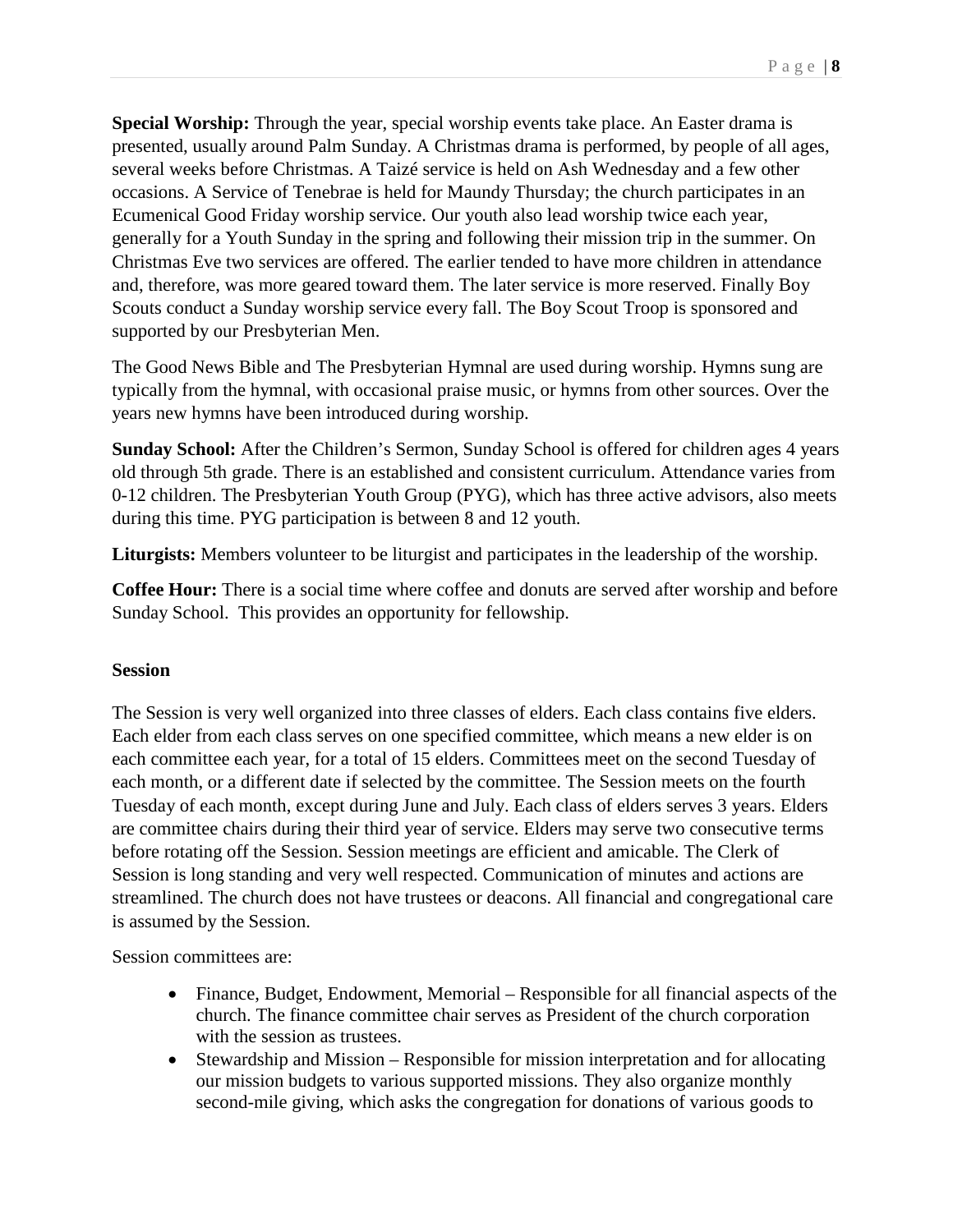support local missions.

- Worship and Music Responsible for worship, music, greeters, liturgists, concerts, and decorating the church for various seasons.
- Administration Responsible for all personnel related actions.
- Christian Education Responsible for educational programs of the church for all ages, nursery through adult. This committee has oversight over the youth program, vacation bible school, and the scholarships awarded by the church.

Committees may include members at large. Several church staff, consisting of the Director of Music, the Director of Christian Education, and the Financial Secretary each serve one or two session term(s).

#### **Other Work of the Church**

Congregational care has historically been extended through a task force of members, but in more recent years has been the responsibility of the pastor with support from the congregation. A prayer group meets Thursdays to pray for those in need.

The Presbyterian Men hold our Fish Fry in the Spring and Fall. Each of these reaches 500 or so members of our church and community and serve as a means of promoting our community outreach, while also raising money for various grounds and maintenance projects at the church.

Vacation Bible School (VBS) is offered each summer during June to children of our church, as well as others from the community. VBS attendance averages  $30 - 35$  attendees each year. Approximately 25 – 30 individuals, including youth, volunteers and staff, make VBS a successful program each year.

The Presbyterian Women also support a variety of community missions and assist in the care of members. They sponsor bake sales and other mission fundraisers throughout the year.

## **Our Town**

#### **Community Demographics**

Saginaw County (population 190,539) covers 816 square miles and includes the City of Saginaw. The city makes up close to one quarter of the county's population. The county also includes rural agricultural communities, such as Hemlock, Birch Run, Merrill, and St. Charles, as well as towns like Freeland that increasingly act as a suburb of the city. The profiles for the city and the county, therefore, vary drastically, but the church draws residents from Saginaw and its suburbs, as well as the rural communities of Hemlock, the Thomas Township area (which is both agricultural and suburb), and even a few attendees from Birch Run.

Similar to attendance at Second Presbyterian Church, the population of the county is also decreasing. In this case, it is at a rate of close to 5% every 10 years, according to census numbers from 2000, 2010, and an estimate in 2019. The similarities in demographic trends between the church and its community end there, however. Saginaw County currently has an estimated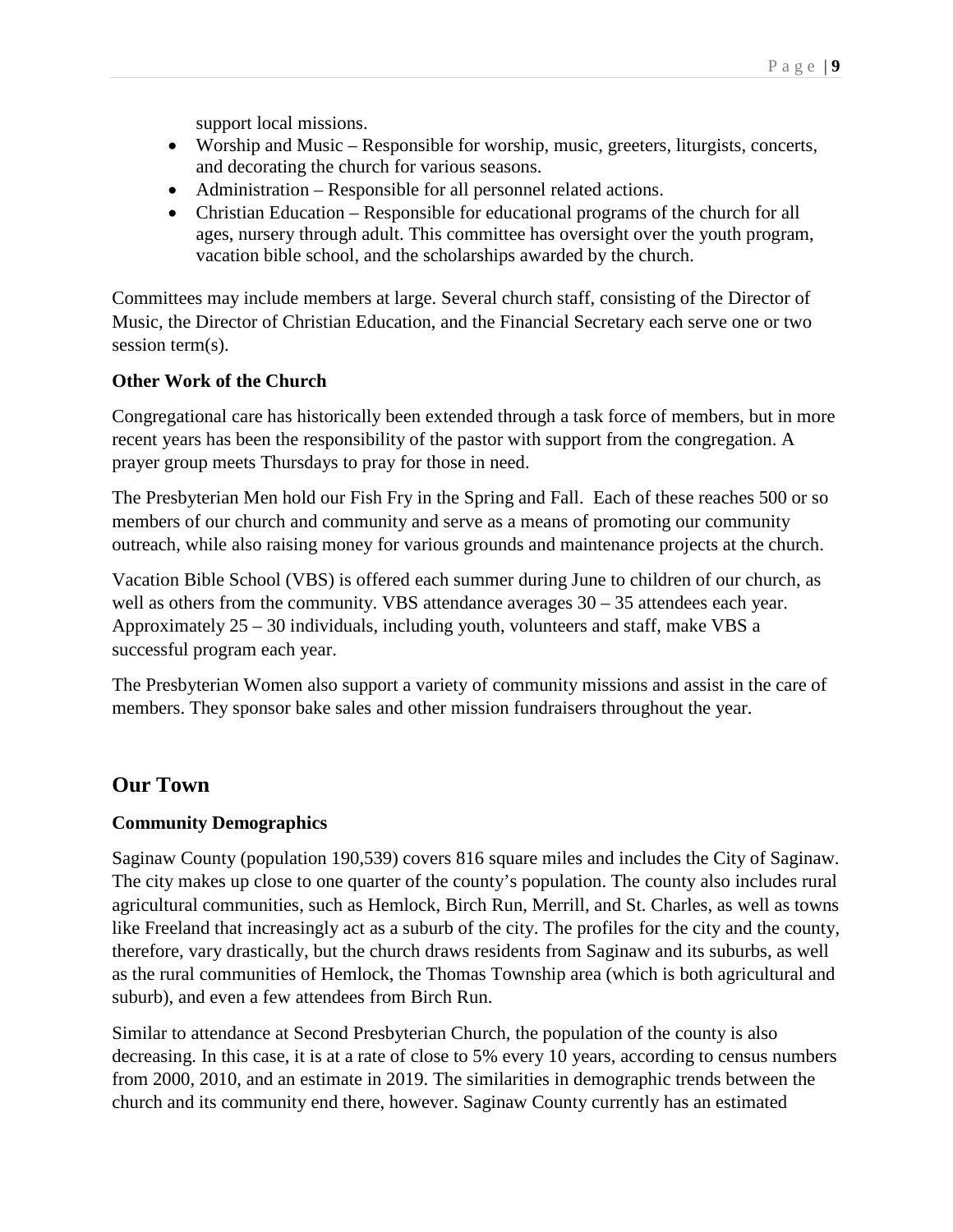population of 190,539. Only 20% of that population is over 65 (unlike church membership) and only 76% identifies as white, showing a greater rate of diversity. When looking at the city of Saginaw, specifically, that increases greatly, with only 44% identifying as white and 45% identifying as black or African American. Another 14% identified as Hispanic or Latino. There is a hope that the church can find ways to reach out to these diverse communities.

Saginaw County, especially the city, would not be described as an overly affluent area in Michigan. As part of the Midwest rust belt, the city and surrounding areas tended to grow with the auto industry, based largely in Detroit and Flint, Michigan, and its decline has left a poverty rate higher than the national average (34.5% in the city and 17% in the county). The median value of a home in the city is roughly \$39,900 and the county is \$98,000. The median household income is also below the national average of \$60,293, with the county seeing \$46,919 and the city \$29,885. Many of the congregation's mission projects reflect the economic needs of the city with donations to shelters, food and baby pantries, schools, etc.

#### **Changes in Community**

Based on a survey compiled in January, 2021, a majority of respondents noted seeing a negative change in the Saginaw community. Many of the things noted, such as a lack of commitment to the church and declining membership can be seen across a variety of membership-based organizations throughout the country. Second Presbyterian Church has not been immune to this trend.

Other trends noted, such as the struggles within the community related to poverty, joblessness, the business climate, and the lack of entertainment/recreational activities in the area illuminate the decline in population noted in the demographic section of this study.

In recent decades, Second Presbyterian Church has not adapted to reflect the changes in the community. As demographics have shifted, patterns of behavior have changed, and population has declined the church still operates very traditionally, but has begun conversations about changes on the horizon. It is the hope of the congregation to find a minister who can challenge the church to think creatively and explore new way to meet the changes in the community. In doing so, however, we hope to not lose sight of our traditional church members, so a minister multigenerational skill would help us on our journey.

#### **Local Missions**

While survey respondents overwhelmingly indicated that the missions supported by Second Presbyterian Church met the needs of the local and world community, many added comments to this section. Many noted that the congregation was strong when it came to mission giving. Programs that collected for audio bibles to send overseas, the local food and baby pantries, bibles for inmates, etc. were well-supported. The congregation does not, however, do much physical work in the community. Some saw this as a weakness, while others noted that it was reality for a congregation made up, largely, of individuals over the age of 60.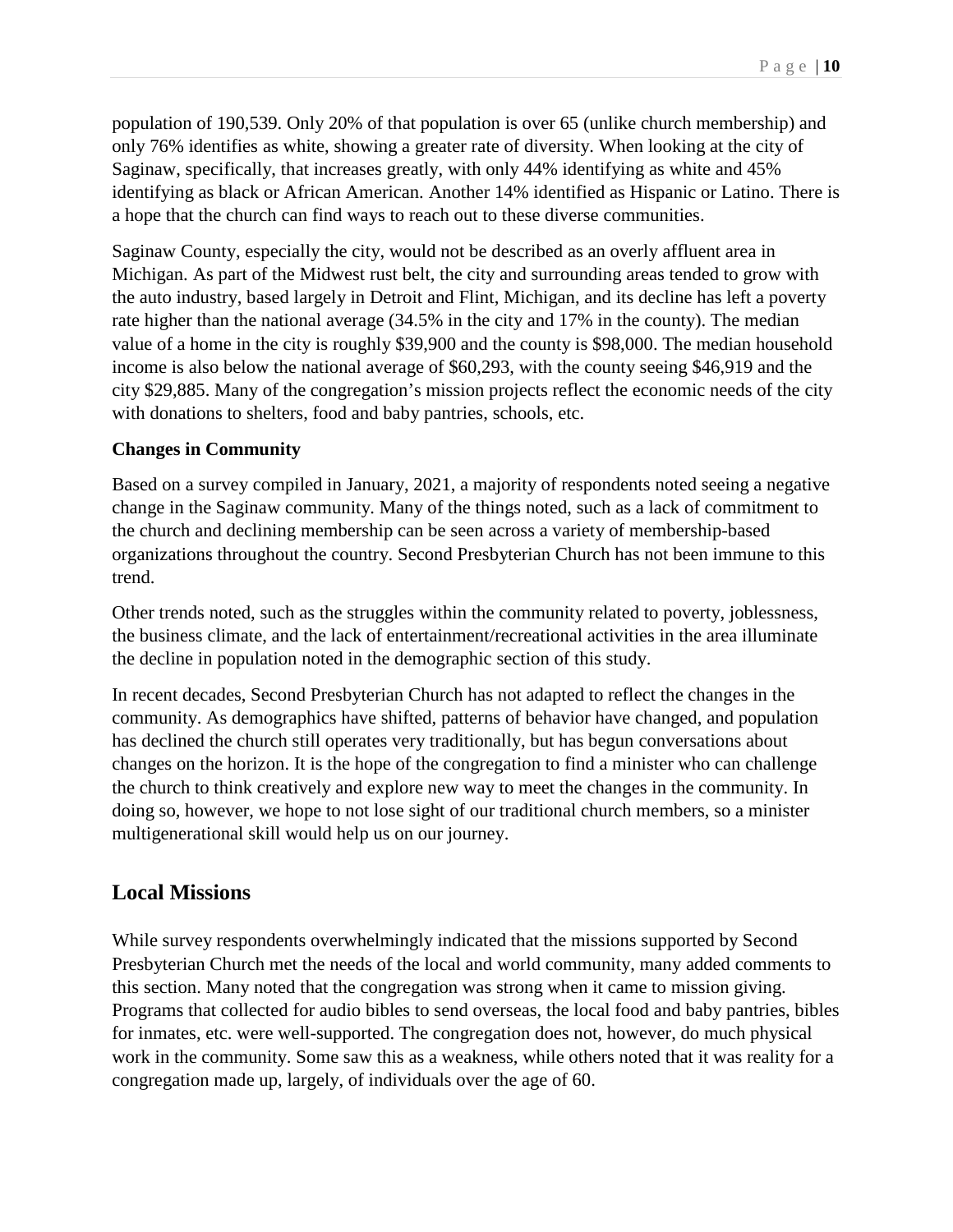It also became apparent that perhaps there is a lack of communication around the direct impact of the church's mission work. While this is not critical to some, research has shown that younger community members want to see and experience the impact of their service and giving. This could improve the church's visibility in the community.

## **Congregational Overview**

In order to measure the engagement level of the congregation of Second Presbyterian Church the survey asked individuals to note in which of the various programs, missions, activities, etc. they participate(d). In analyzing the results, it became clear that:

- Our church is very generous when it comes to supporting the church's giving-based missions. Activities such as collections for school supplies, the local food pantry, baby pantry, etc. received the highest ratings for current and past participation.
- The congregation looks forward to fellowship opportunities. Participants called out events such as the harvest potluck, summer picnic, and other celebrations as being important to their spiritual life and growth.
- Participation in holiday dramas and the fellowship hour afterwards have also been well attended.

Some of the lowest areas of participation were seen in the areas of Christian Education, both youth and adult. Comments in both the survey and focus group meetings emphasized:

- A need for more opportunities for engaging adults in education. Attendance had dwindled in some programs, but they had followed the same model for many years, so change could be helpful.
- A need for a new Sunday School Model.
- Opportunities for young adults to meet.
- A desire for group discussions that could tie in current events.

## **Strengths and Weaknesses**

When asked about the changes that have taken place within the church throughout the past five years, respondents noted both positive and negative change. They found strength in the changes that have taken place with the church's music program and the ways church leadership pivoted to continue worship during the COVID pandemic. The church has offered virtual worship, has shifted worship outside during the summer, purchased a radio transmitter to broadcast worship, and has reached out through weekly electronic newsletters. Respondents also noted that the congregation worked to pay off building debt about a decade prior, so they have a sound financial footing.

Furthermore, the number of long-term church members, several 50+ year members and families who have passed on the church legacy to children and grandchildren, has been noted as a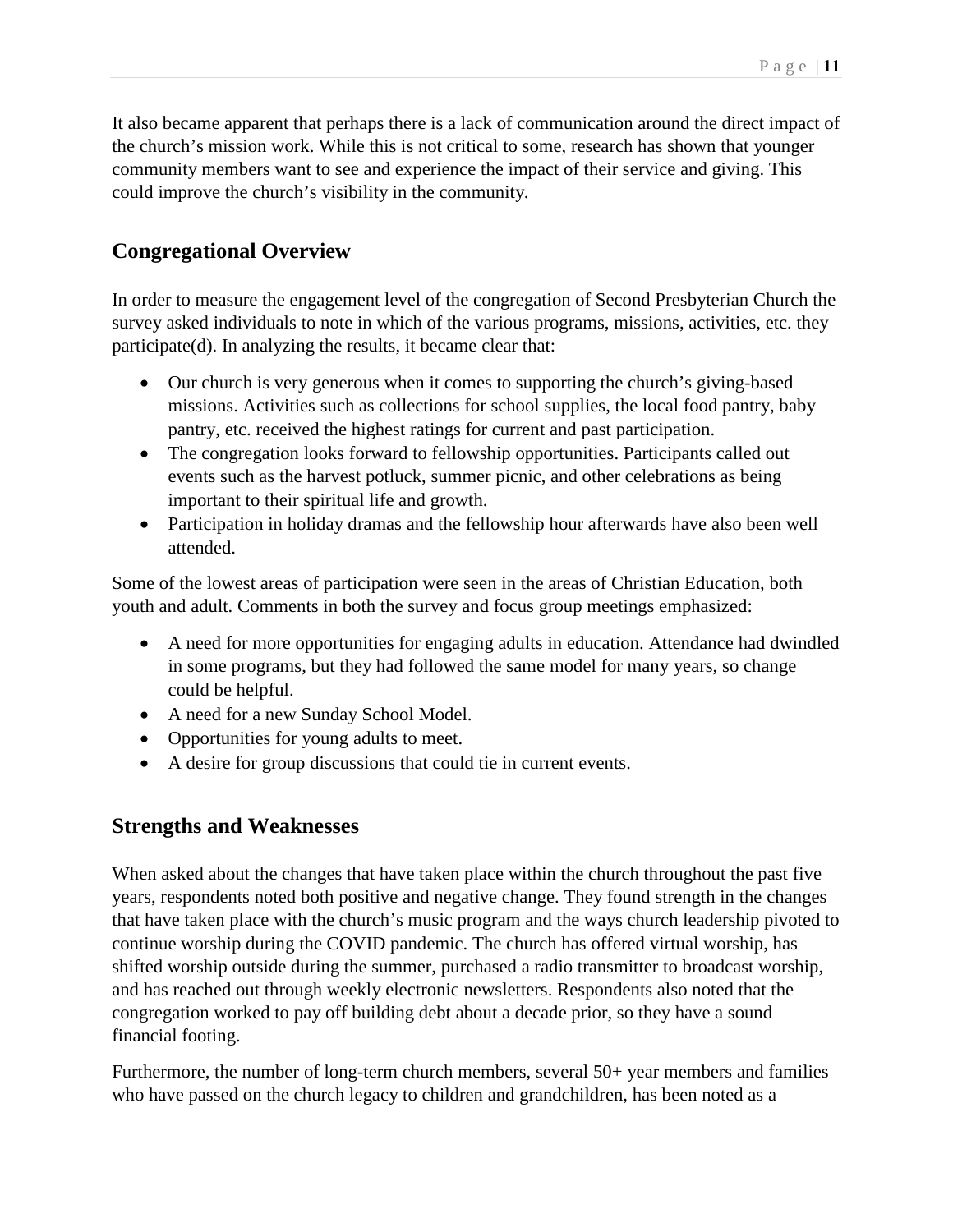strength. Second Presbyterian Church offers comfortable, familial connections between congregation members and new members always note the friendliness and ease they felt when they began attending. The congregation is not so large that pew neighbors are strangers, nor is it so small that programs are limited. It is the perfect size for friendship, support, and love to thrive between congregants. These facts all contribute to the long-lasting relationship worshippers have with Second Presbyterian.

When it came to weaknesses, several things stood out. There seems to be a tension between tradition and embracing a more updated model of worship. This can be seen throughout the survey, with some even noting that they seek a pastor who will appeal to young families, while not alienating older membership. While worship at Second Presbyterian Church is quite traditional, moments of lightheartedness (i.e. clapping after music and playfulness during morning announcements) have developed and appear to have upset some older members. This idea of clinging to tradition has also been noted in the programs offered by the church. Several things happen during the week during the day (especially for the women of the church), which inhibits participation by anyone who works during the day. There is also a feeling that the same congregants' cycle through the church's Session and no new ideas/offerings/inspiration comes from this; the same people constantly make the same decisions. Finally, communication about church business (budget, decisions, missions, etc.) could be improved.

## **Visions**

On a recent survey, several items came up with some frequency regarding the way the church could move into the future.

- Many individuals noted Christian education as an area for improvement. This included new offerings, as well as changing meeting times and perhaps offering digital opportunities.
- Others noted that they saw the loss of deacons under the previous minister as a negative change, but thought things could improve with their return.
- While the church's technological literacy has improved greatly as we offer livestream worship and YouTube updates, congregants mentioned a desire to continue exploring the opportunities technology can bring to the church.
- Others expressed wanting to see more opportunities for youth. They hoped to see ways for them to participate in worship, as well as perhaps offering contemporary services on occasion that could further engage them.
- Throughout the survey there was a focus on ways to engage young adults, families, youth, etc. We have many young families on our rolls, but want to make sure they are being encouraged, engaged, and supported by the congregation, as well as the church staff.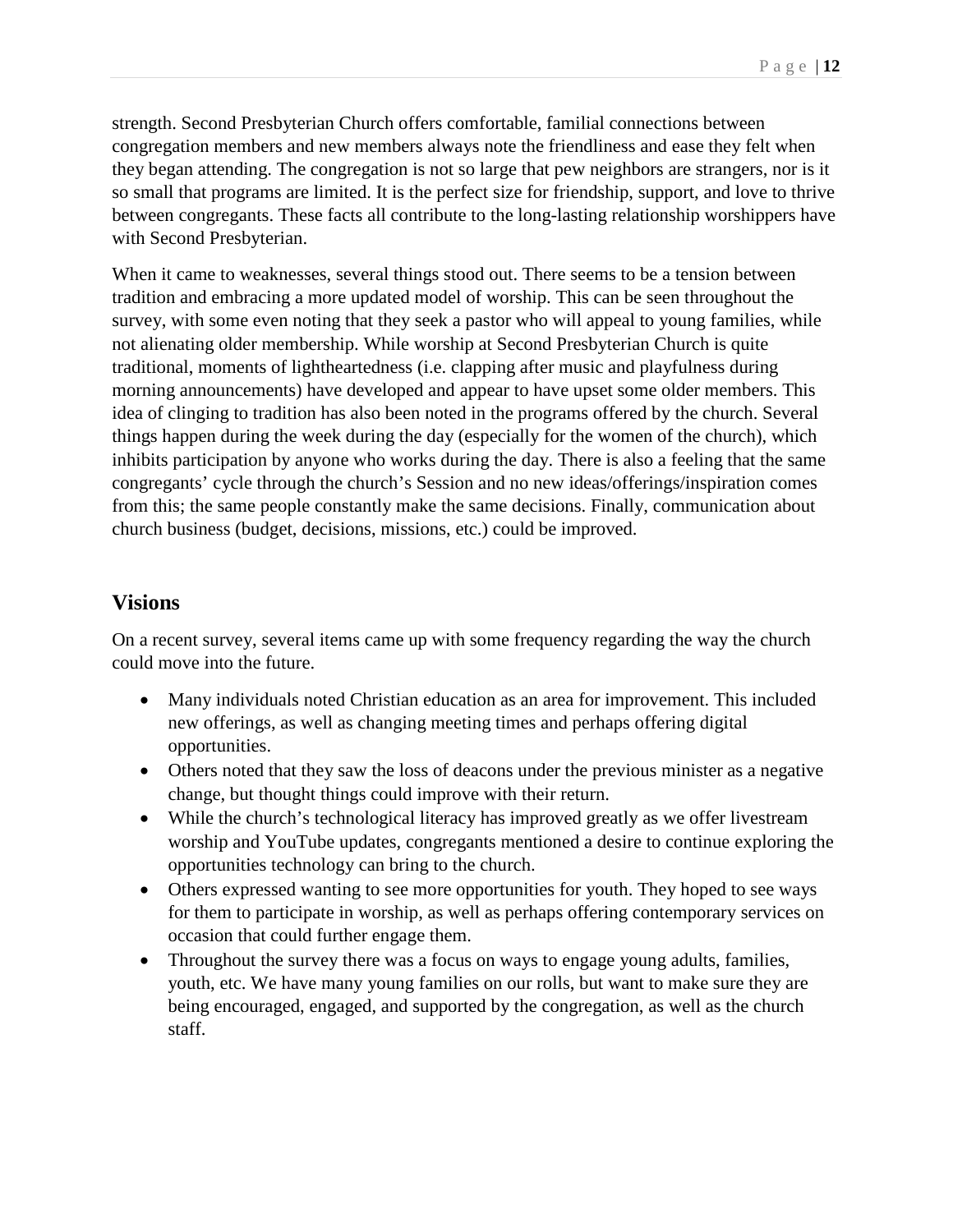### **Desire in a New Pastor**

Based on our survey results and conversations during focus group meetings, the mission study committee has identified several qualities that we believe will help Second Presbyterian continue on its mission to serve God with its own unique set of gifts.

We seek an outgoing minister who will continue to foster these connections, whether at fellowship events or taking an interest in our youth.

We hope to find a minister who will act as our teacher, leading educational activities and supporting other Christian education endeavors.

We desire a pastor who is willing to continue to explore new modes of worship and programs that will reach the multiethnic and multigenerational community around us.

We would enjoy a minister who helped us to share our church and its work with the surrounding community.

We seek to find a pastor who can continue to pioneer new technologies to enhance our worship, education, and outreach experiences.

And finally, we seek a minister who inspires us, through relatable and dynamic sermons, to live out the word of God in our everyday lives.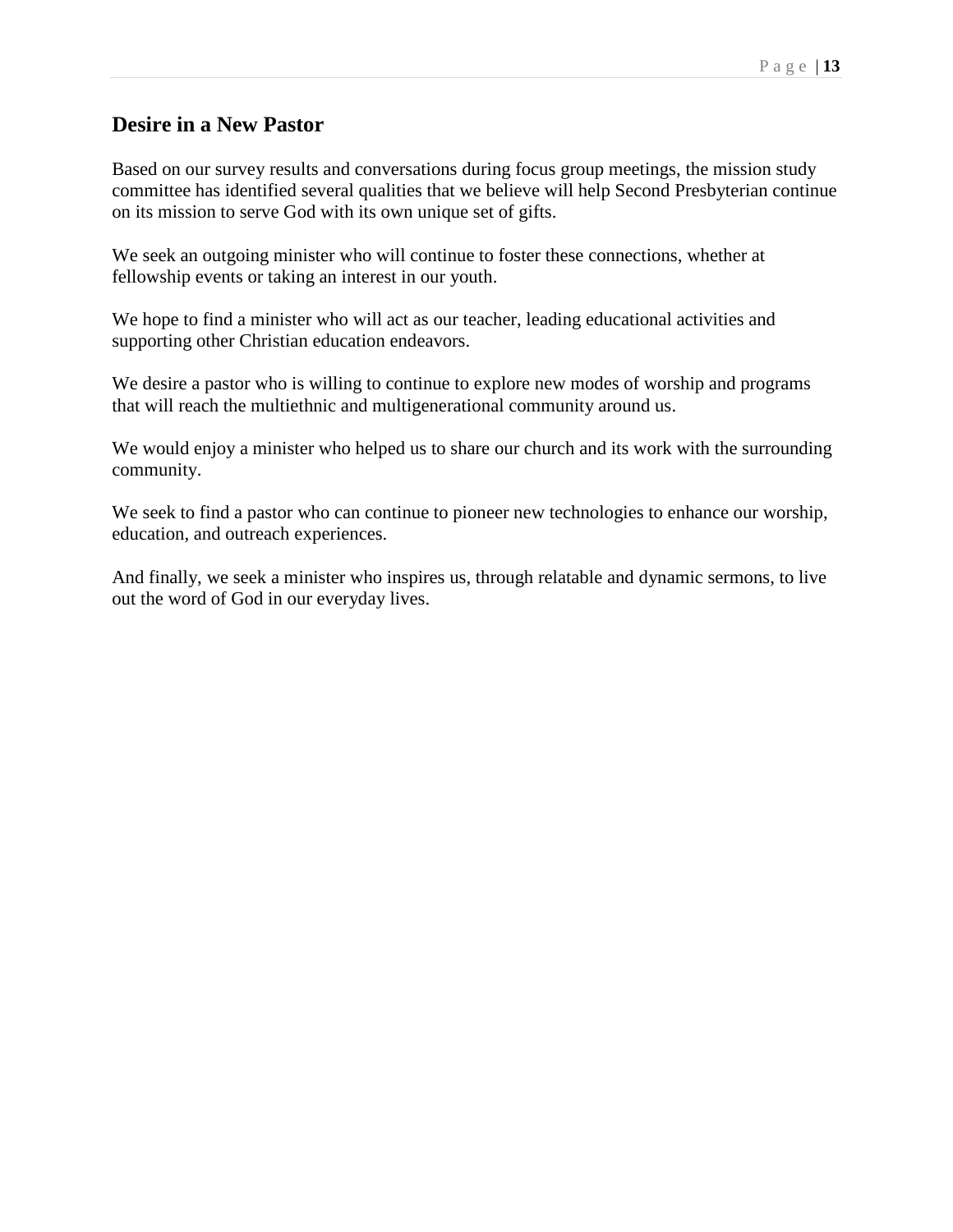|      | <b>Figure I: Church Membership and Demographics</b> |                                 |          |           |             |       |         |              |              |                 |       |  |  |  |
|------|-----------------------------------------------------|---------------------------------|----------|-----------|-------------|-------|---------|--------------|--------------|-----------------|-------|--|--|--|
|      | $2015 - 2019$                                       |                                 |          |           |             |       |         |              |              |                 |       |  |  |  |
|      |                                                     |                                 |          |           |             |       |         |              |              |                 |       |  |  |  |
|      | <b>Active</b>                                       | Average                         | $25$ and |           |             |       |         |              |              |                 |       |  |  |  |
|      |                                                     | <b>Members Attendance Under</b> |          | $26 - 40$ | $ 41 - 55 $ | 56-70 | Over 70 | <b>Asian</b> | <b>Black</b> | <b>Hispanic</b> | White |  |  |  |
| 2019 | 289                                                 | 122                             | 47       | 47        | 40          | 60    | 95      |              |              | <sub>0</sub>    | 280   |  |  |  |
| 2018 | 286                                                 | 119                             | 31       | 23        | 46          | 69    | 117     |              |              | <sub>0</sub>    | 278   |  |  |  |
| 2017 | 245                                                 | 128                             | 30       | 23        | 44          | 45    | 103     |              |              |                 | 239   |  |  |  |
| 2016 | 260                                                 | 138                             | 22       | 28        | 43          | 46    | 121     |              |              |                 | 254   |  |  |  |
| 2015 | 286                                                 | 138                             | 26       | 36        | 44          | 56    | 124     | ⌒            |              |                 | 279   |  |  |  |